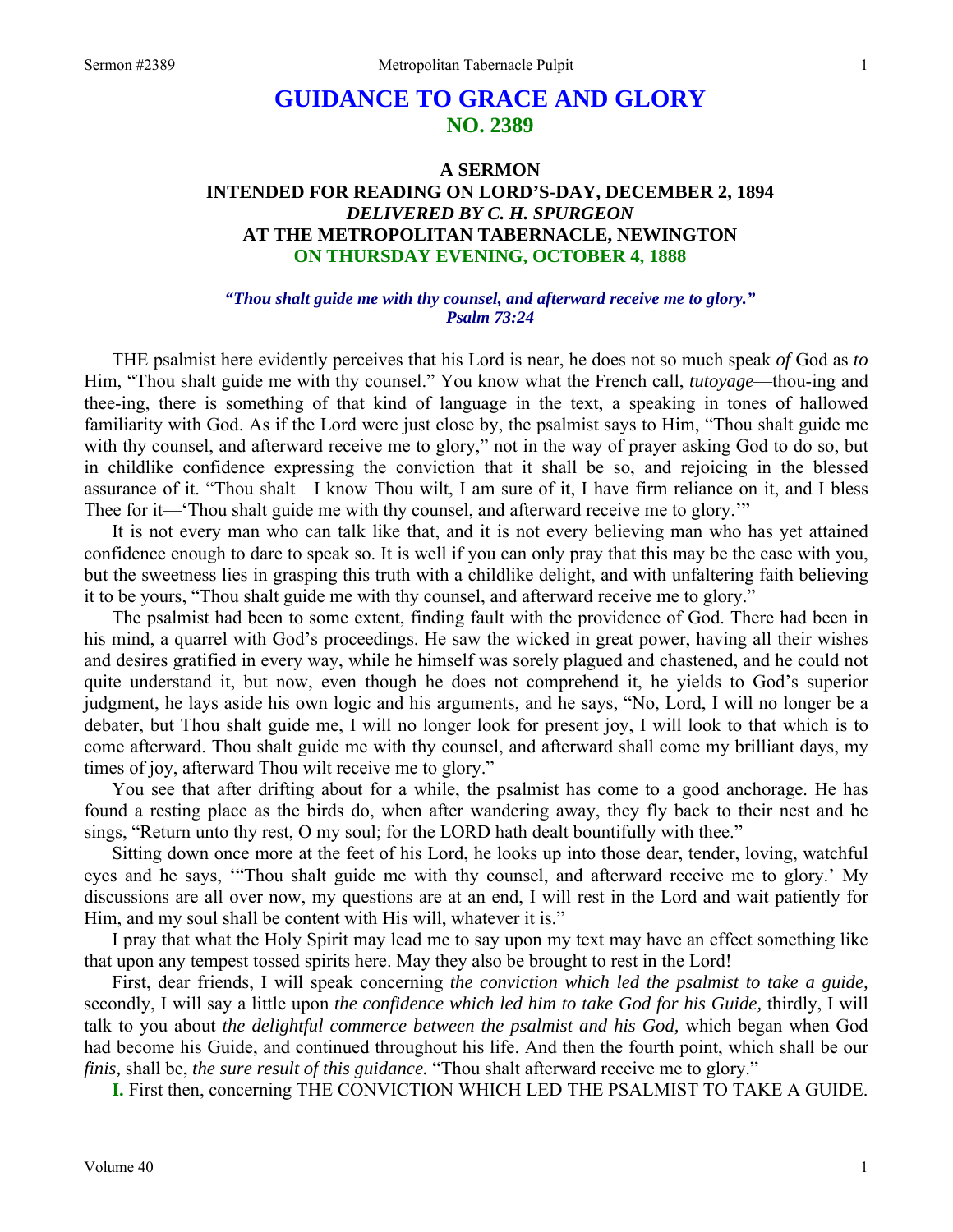Happily for him, that conviction *came very early*. If I am to have a guide on my journey, I should like to have one at the beginning, for it is the starting that has so much to do with all the rest of the way. If I start due south, when I ought to have gone north, I shall have to retrace many a weary step.

Dear young friends, if you can have God to be your Guide now in the morning of life, how happy you will be! It will influence for good the whole of your future existence, depend upon it! As the river is colored by the glacier from which it flows, and never, even when larger and deeper, quite loses the whiteness of its mountain source, so, if you begin with God at the fountainhead and spring of life, there will be a peculiar charm around your pathway as long as ever you live.

Permit me to say that I have found it so myself. I can say to my Lord and do often say it, "O God, Thou hast taught me from my youth: and until now have I declared Thy wondrous works. Now also when I am old and grey-headed, O God, forsake me not." There is a sweet plea when years multiply upon you, if you can say to the Lord—

### *"In early years Thou wast my Guide, And of my youth the Friend."*

David began to experience divine guidance while he was a shepherd boy, and it was well for him that it was so, but why did he ever feel that he needed a guide? I suppose it was because of *a work of grace upon his heart,* for, naturally, we do not like being guided. The mother's apron strings grow irksome to the young man when he finds the down coming upon his cheek, he will have his own way, is it not manly to be one's own master?

Allow me to say that there is no master worse, you had better serve the greatest tyrant than be your own master. But it is often thus with the young, at first they call it liberty to have their own way, and it is only when the grace of God softens and sobers them, when He gives the young men wisdom, knowledge, and discretion, that they begin to dream that they need a guide.

I heard a good old man speak the other day. He was a doctor of divinity, and I introduced him to the children in a somewhat jocose manner, by telling them that he was a doctor of divinity, and that doctors of divinity knew everything, and a few things besides, but when he began to speak, he said, "My dear children, I do not know everything, but I will tell you one thing that I do know, I do know that I do not know much. I have been a long time learning it, but I have at last learned that I do not know much,"

And when he had expatiated upon that, he said, "and dear children, I have learned another thing, I do know that I am not fit to take care of myself. I wonder," he added, "whether all the boys and girls here have yet come to that conviction, that they are not fit to take care of themselves, and that they need somebody to lead them all the way through life." It is a fine piece of knowledge when you have learned as much as that.

I do pray that all who are young may learn it soon, and that others who by painful experience, begin to see that they are not quite as wise as they thought they were, will come to the conclusion that they are not fit to manage themselves after all, and that they want a higher power, a wiser eye, a keener mind, a mightier hand, a supremer will, to govern them than any that they have of their own.

I suppose that the psalmist said to the Lord, "Thou shalt guide me," because *he had been convinced of his own folly,* and therefore felt that it was well to commit himself into wiser hands, and also that *he had obtained some knowledge of the difficulties of the way*.

The way of life is a trying one to most people, to many it is very difficult. To those who find it easy, it is probably less so than to those who find it difficult. It is a very unfriendly world to live in if you have to fight with poverty, or if you have to work hard to provide sufficient for the day's needs, but I question whether it is not a worse world to the man who has not to work, and who has all that heart can wish.

The most perilous position for a young man to be placed in is, very early in life to have a large income with nobody to check him in spending it, and to be permitted to do just whatever he likes.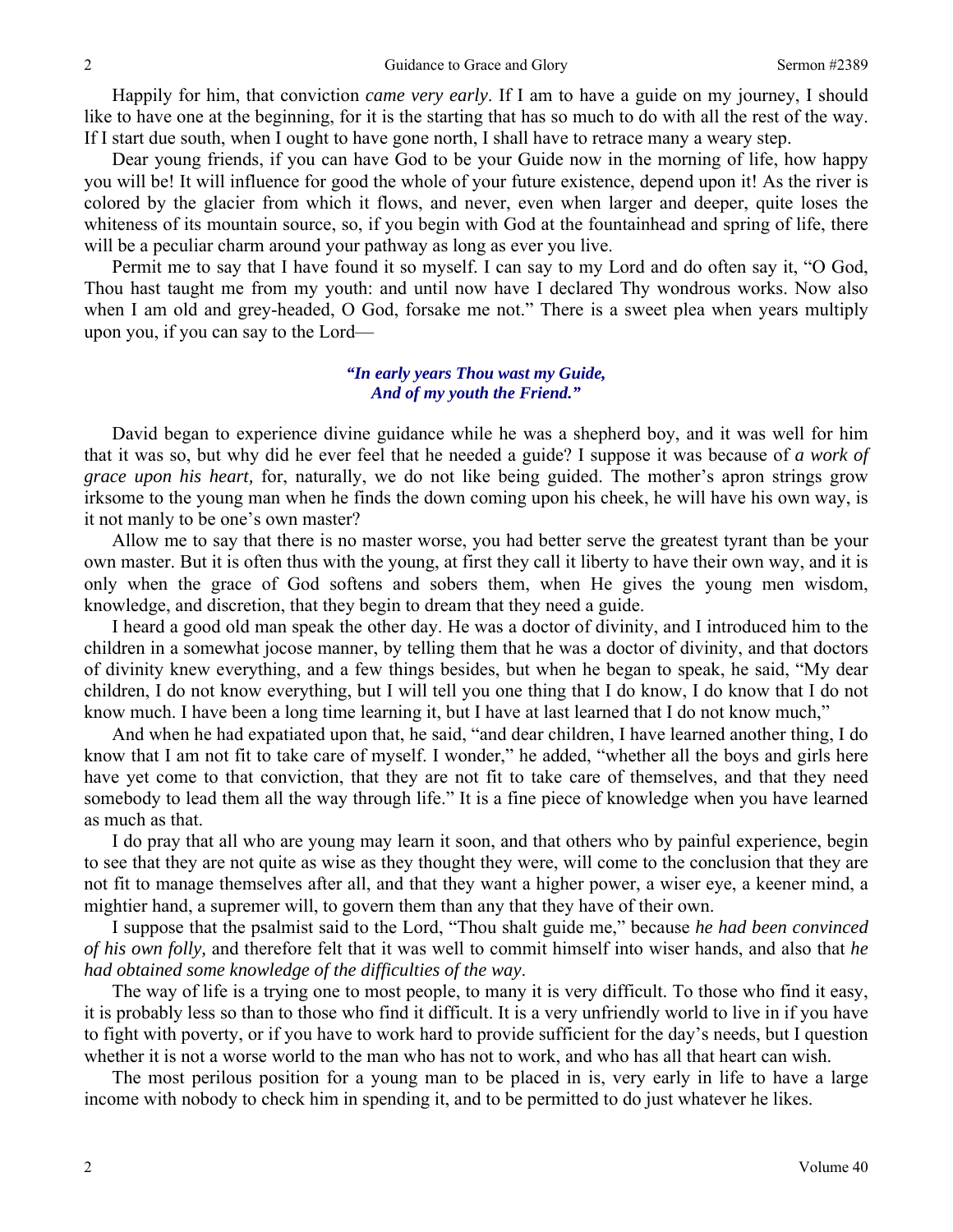Oh! those very smooth ways, how many slip therein who might have stood perhaps, had the road been rougher! But to no one of us is the path of life an easy one, if we desire to be pure, and clean, and upright, and accepted with God. He is indeed a fool who attempts to walk in that way without a guide. Look at yourself, full of folly, look at the way, full of pitfalls and dangers of every kind, you may well stop and say, "I must have a guide, I dare not go alone a step further on such a perilous path."

No doubt the psalmist *had seen others set out without a guide,* and he had heard of their falls, and of their ruin. You have not lived long young man, but you have been in the world long enough to have seen or to have heard of many who seemed likely to be great and good, who nevertheless have come to an evil end. That will be your portion too, as well as theirs, if you venture to walk in this difficult way without a guide.

The psalmist's desire to have a guide also showed *his great anxiety to be right*. I wish that all men began life with an earnest desire to act rightly in it, and that each one would say, "I shall never live this life again, I should like to make it a good one as far as I can." Since you cannot come back to mend it, but as it is, it will have to be presented before the great Judge of all, seek to do that which is right each day, and to obey your God every hour you live. If this were the intense desire of every one of us, we should be driven at once to this conclusion, "I must have a guide. I want to live a glorious life, and if I am to do so, I must be helped in it, for I am incompetent for the task by myself."

I am merely giving you the outline of a sermon, I have not time to fill it up, so now I leave this first point, the conviction which led the psalmist to take a guide.

**II.** Secondly, let us think of THE CONFIDENCE WHICH LED HIM TO TAKE GOD AS HIS GUIDE. If we were but in our right senses, we should all do so.

A man looking about wisely for a guide, will prefer to have *the very best,* and is not God, who is infinitely wise, the best Guide that we can have? Who questions it? Is not the Lord also the most loving, the most tender, the most considerate, the most fatherly of all beings who can be chosen as a guide? Wisdom, when attended with discourtesy and unfeeling roughness, may be shunned by us, but divine wisdom, dressed in robes of love and tenderness, invites us to run into her arms. Choose God, I pray you, because He so well knows the way, and because He has such a tender love for poor trembling humanity.

Choose Him also because of *His constant, unceasing, infallible care*. If I choose a guide who may die on the road, I am likely to be unhappy, but God will never die. If I choose a guide who, being my friend at the starting, will not care for me when I have advanced half way on my journey, I am unwise in my choice, but God cannot change, He will ever be the same.

If I had to ascend the Alps and I selected a guide who could help me over the easy portions of the road, but would be unable to aid me in the more difficult parts of it, I should again be unhappy. The Lord is a Guide who will never fail, and never alter, and never die. Oh, you are wise indeed if you will say to Him, "My God, thou shalt guide me with thy counsel!"

But will God guide us? Well, it were in vain to choose Him if He would not, but of all beings God is *most easy of access*. You know how it is with some of us who are very, very, very busy, and who scarcely ever have a moment's rest at all from the rising of the sun till far into the night. There is a knock at the door, there is another knock at the door, there is another, and at last, if we are to be prepared for our public duties, we are obliged to say that we cannot be seen, we must have a little time to ourselves.

But there is never an hour when God cannot be seen, never a moment when His door will not open to any who come to ask advice of Him, and God is everywhere, so that wherever you are you can find Him, not only in the place where you bow the knee in private prayer, but out on the exchange, amid the throng of men, or in the streets, or on the omnibus, or in the ship at sea, or in the flying train, anywhere and everywhere A breath, an aspiration will find Him, or—

*"The upward glancing of an eye,"*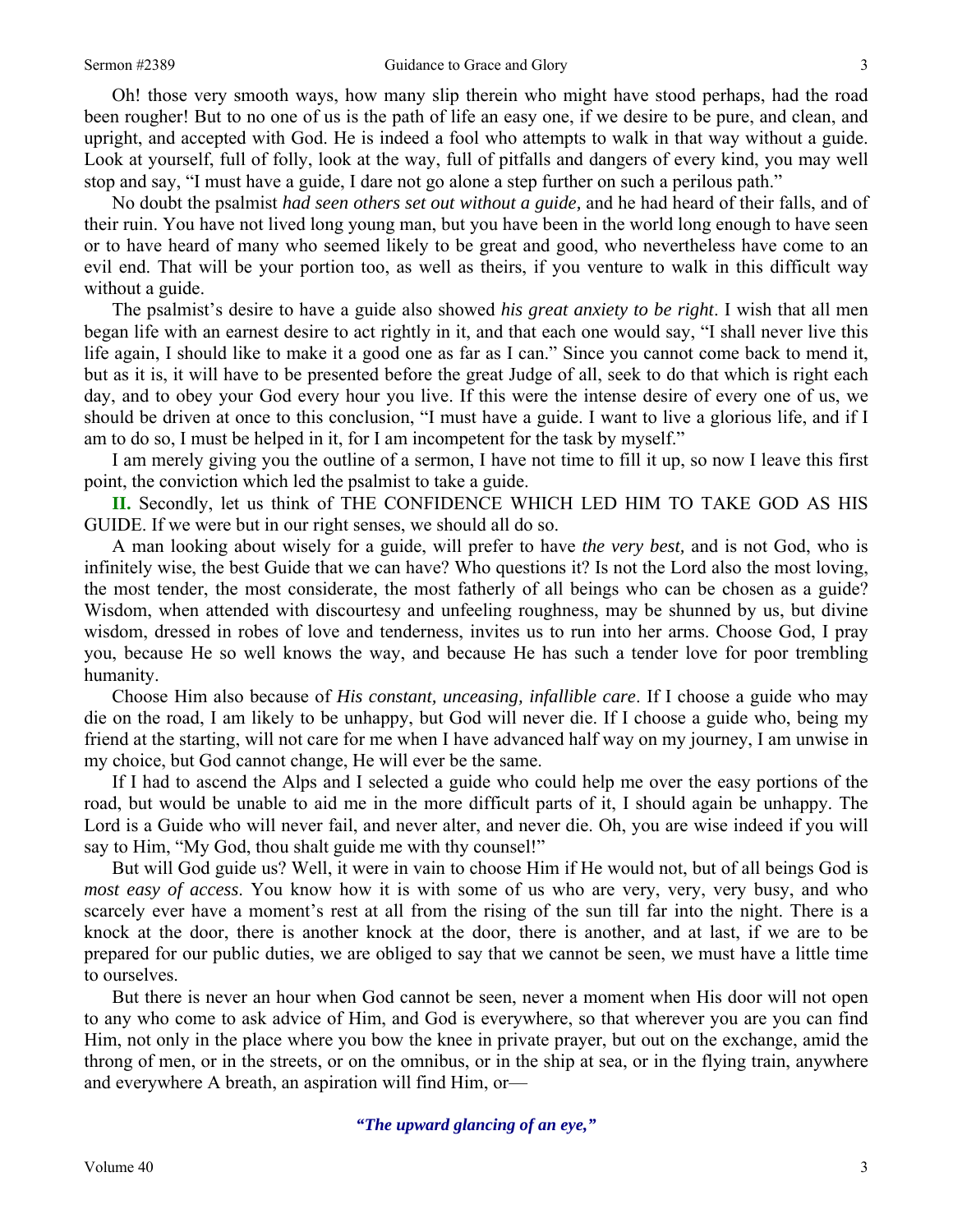a sigh, an unexpressed desire, and you have come to Him at once, and He has servants everywhere to do the bidding of His love when we have sought His help.

The psalmist was truly wise in saying to the Lord, "Thou shalt guide me with thy counsel." Dear friends, are you equally wise in that way? I see young men and young women here in considerable numbers, will not each of you say, "Yes, Lord, it is even so, from this 4<sup>th</sup> day of October, my heart says to Thee, 'Thou shalt guide me with thy counsel'"?

**III.** Now I must pass on to my third point, only skimming the surface of the subject. Think of THE HEAVENLY COMMERCE WHICH NOW BEGINS BETWEEN THE SOUL AND ITS GUIDE.

How does God guide men? Here let me warn you against the superstitions which some persons use with the idea that God will guide them in that way. Above all, avoid the superstition which some practice by opening the Bible at random in the hope of being guided by the text which comes first to sight. You will be often misled if you act thus. The heathen acted so with Virgil and I think the heathen were, in that respect, better than Christians, because when they played the fool, they did it with Virgil, not with God's Book.

Do not so, I pray you. One of these days you may open at this text, "He went and hanged himself," and if you are not satisfied with that passage, you may open the Bible at another place, and find it written, "Go, and do thou likewise," but that will not excuse you if you commit suicide. Nothing can be more wicked and absurd than such a practice as that.

How then does God guide us? First, by *the general directions of His Word*. You need to know what God would have you to do. Nine times out of ten, look to the Ten Commandments, and you will at least know what you must not do, and knowing what you must not do, you will be able to conclude what you may do. There are some wonderfully plain directions in God's Word as to all manner of circumstances and conditions.

You may often imitate the saints of old, and you may always imitate their Master, and in imitating Christ, you will know what to do. This is the question that will guide you as to your course of action— What would Jesus Christ have done if He had been in my circumstances? Apart from His Godhead, in which you cannot copy Him, what would the Man Christ Jesus have done? Do that, for it is sure to be the wisest thing. So first, be guided by the general directions given in God's Word.

The next way of guidance is that there are *great principles infused in every man who takes God for his Guide*. Among the rest, there are principles like this, avoid everything that is evil. That one direction post will often stop you, and show you which way you ought not to go, because if there is anything wrong about the road, however profitable it may seem to be, however easy and pleasant it is, and above all, however customary it is for others to go that way, you must not travel along it. There are many in the broad road, but you must not make one more. "Strait is the gate, and narrow is the way, which leadeth unto life, and few there be that find it." You keep to the narrow way, and you will be in the right road.

The next general principle of our holy religion is that we ought to live for the glory of God alone. You could not have a much better guide than such questions as these, "What action would reflect most honor upon the name of the Lord Jesus Christ? Which course would be most creditable to my religious profession? Which would be likely to do most good?" Follow that rule, it is almost equal to the Urim and Thummim of the high priest if you have these questions to guide you!

You are bidden also to show love to your fellow men. If you are in a difficulty about two courses of action, do the more loving of the two, that by which you can most deny yourself, and most benefit your fellow creatures, especially with reference to their salvation. Thus, by infusing principles of disinterestedness, principles of faith in God, principles of humility and contentment, the Word of God and the Spirit of God supply us with directions on the road we are to travel.

Next to this, God guides His people on the way of life *by giving a certain balance of the faculties*. When we come to God in penitence, when we are born again of the Spirit, and live by faith in Christ, then first of all, fear is banished, and faith takes its place. We are then better able to judge which is the right road. "There were they in great fear, where no fear was."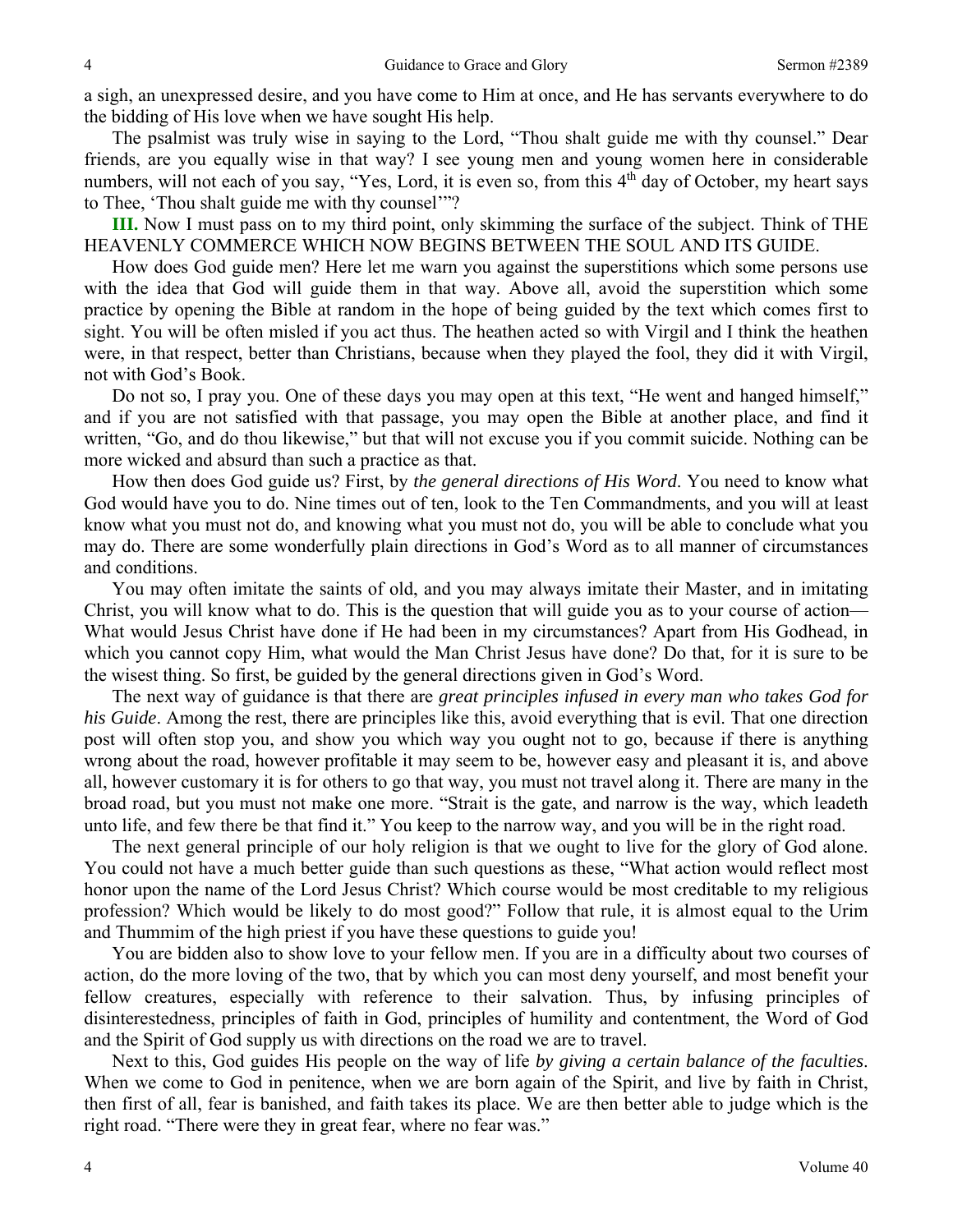Many a man has done wrong because he had not the courage to do right, but you who have been born again have not the spirit of fear, but the spirit of love, and courage, and faith, and you have a sound mind, so that thus you are guided aright. By your faculties being left undisturbed by fear, your mental balance is maintained.

Obstinacy is a shocking thing as a guide in life, young men have resolved that they will do so and so if they die for it. Yes, but the grace of God dethrones obstinacy, and gives us in its place, acquiescence in the divine will. Bowing with submission to the will of God, by that very fact we are furnished with unerring guidance.

Haste too, is the author of a great deal of mischief in human life. Men are in such a hurry that they make all manner of mistakes, but the habit of praying about everything is in itself a great guide. You have to stop a while, and the very stopping lets you see more than you would have seen in your hurry. The habit of praying before you leap leads to the habit of looking before you leap, and then, when you perceive that you cannot leap, prayer gives you enough of prudence to resolve that you will go round some other way. Thus you are wisely guided in life.

Above all, the grace of God guides us very much by the dethroning of self as the traitorous lord of our being, and makes us loyal to Christ. When a man acts out of loyalty to Christ, he is pretty sure to act very wisely and rightly. On this point alone I should have liked to have had an hour's talk with you, but I must draw my remarks to a close.

I believe that, over and above this infusion of right principles, and balancing of the faculties, there is *a special illumination of mind which comes from dwelling near God*. Everybody knows how near akin sin is to insanity. Well now, remember that holiness is as near akin to perfect wisdom as sin is to insanity, and when you yield yourself to the holy influences of God's presence, you shall have given to you what men call "shrewd commonsense," but what is really an illumination produced in your mind by getting near to God and being made like Him.

And lastly, I believe that at the very worst times, when all these things will fail you as a guide, *you may expect mysterious impulses,* for which you can never account, which will come to you and guide you aright. There are many stories, which I should like to have told, relating to instances in which men of God have been directed by some strange impulse on their minds, to do things which they had never thought of doing, and what they have done has turned out to be for the saving of life, or for deliverance from great evils.

Oh, yes! if you live near God, He will say things to you that He will not tell to anybody else. There are monitions of the Spirit which come to men who deal intimately with the Invisible, that do not come to everybody, only let not every fool who gets a silly notion into his head run away with the idea that it came from God.

Only this week, a young man said to me, "You believe the Bible, sir?" "Yes, I believe the Bible, certainly." "Do you believe what God says?" "Certainly I do." "Well," he said, "I had a revelation the other night, and a voice said to me, 'Behold, I have set before thee an open door, and no man can shut it."' "All right," I said, and he then said to me, "That door leads into your college, and you are to take me in." I replied, "So I will when I get a revelation that I am to do so, but you see, the revelation, whatever it is worth, has only come to you, and I shall not let you in till I have one to the same effect." I have a notion that I shall never have that revelation, and that he himself received it, not from God's Word, but through a slight aperture in his cracked brain.

There are many persons who get revelations of that kind, to which we pay no sort of attention. The mysterious impulses that I mean come only to those who are really serving God, and who, in closely waiting upon Him, find that "the secret of the LORD is with them that fear him; and he will show them his covenant."

**IV.** But I must finish my discourse. The *finis* was to be, THE SURE RESULT OF THIS GUIDANCE, "Thou shalt guide me with thy counsel, and afterward receive me to glory."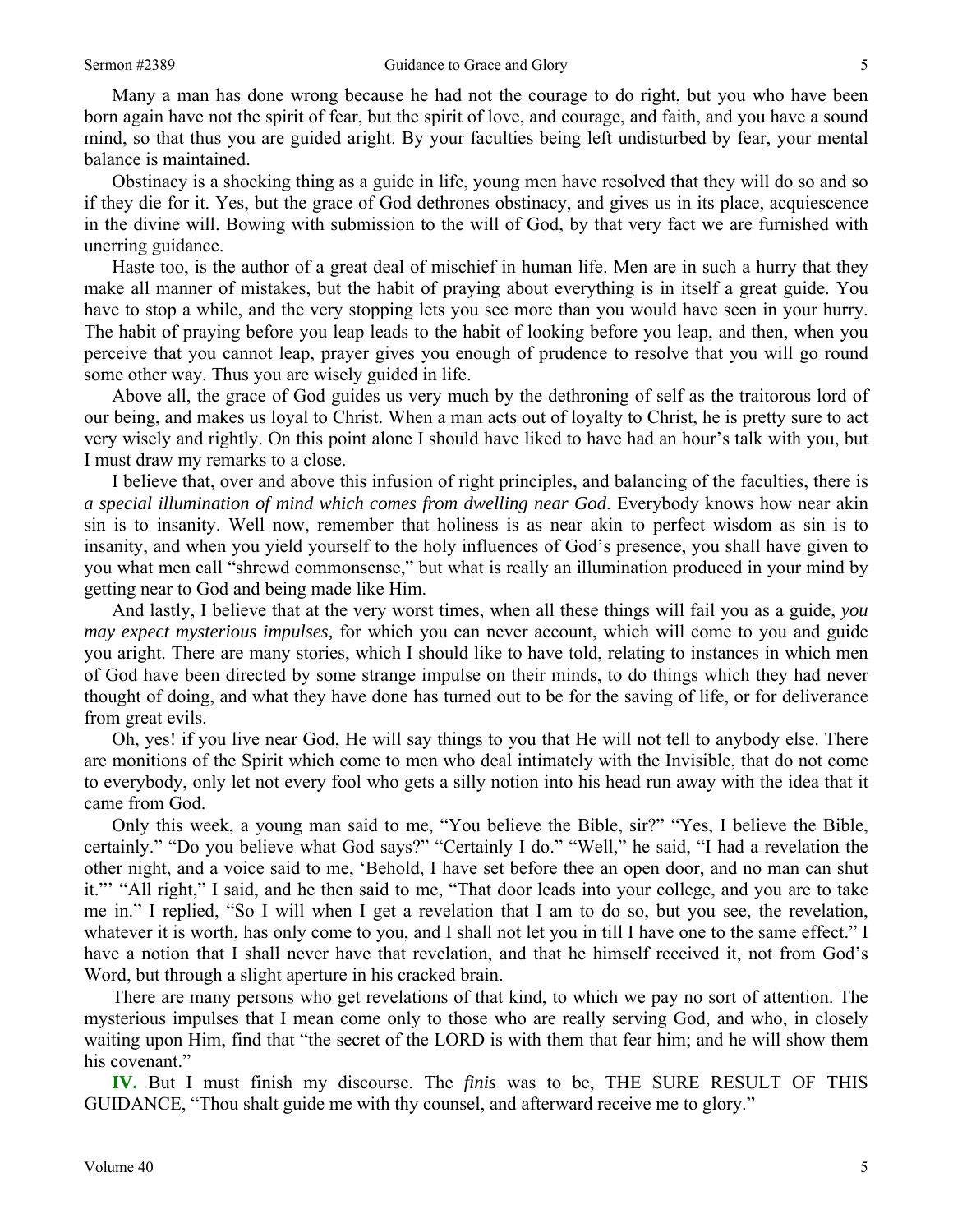On earth there is no real glory for us unless we are guided by God's counsel. There is no true glory for any man who takes his own course, but glory is for those of you who put your hand into the hand of the great Father, and pray Him to forgive all your iniquities for Christ's sake, and lead you in the way everlasting. Afterward, He will receive you to glory.

This is a delightful thought, but I can now only answer this one question. *When we die, who will receive us into glory?* Well, I do not doubt that the angels will. John Bunyan's description of the shining ones who come down to the brink of the river to help the pilgrims up on the other side of the cold stream, I doubt not is all true, but the text tells us of Somebody better than the angels who will come and receive us. Our dying prayer to our Lord will be, "Into thy hands I commend my spirit," and His answer will be, "I receive you to glory."

Our heavenly Father stands watching for the moment when our redeemed spirit shall pass into His hands that He may receive it. Our Savior, who bought us with His precious blood, stands waiting to receive the jewel for which He paid so dear a price. The Spirit of God, who dwells in us, is also waiting to perfect the work which He has carried on so long, and to lift us up into the blessedness of the eternal city.

Oh, how I wish that every person here who has not yet yielded himself or herself to Christ, would do so now! Breathe silently these words before you quit the pew, I will give you a second or two in which to do it, "Thou shalt guide me with thy counsel, and afterward receive me to glory." Bow your heads and let that prayer be offered.

\* \* \* \* \* \* \*

Lord, Thou shalt guide me with thy counsel, and afterward receive me to glory! For Jesus' sake, accept this resolve! Amen.

# **EXPOSITION BY C. H. SPURGEON**

#### *PSALM 39*

#### *To the chief Musician, even to Jeduthun, A Psalm of David.*

Jeduthun was one of those who led the sacred song in the house of God in David's day, and long afterwards, we find the son of Jeduthun still engaged in this holy service. What a blessing it is to be succeeded in the work of God by your children from generation to generation! May that be your privilege, my dear brethren! May your families never lack a man to stand before the Lord God of Israel to sing His praises!

This is called, "A Psalm of David." His life was a very checkered one, sometimes he was very joyous, and then he wrote bright and happy psalms. But he was a man of strong passions and deep feelings, so at times he was very sad, and then he touched the mournful string. This is a very sorrowful psalm, but it is full of teaching. How grateful we ought to be that such a man as David ever lived, and that he had such a wonderful experience! It may be said of him that he was—

### *"A man so various, that he seemed to be Not one, but all mankind's epitome."*

Well was he made the type of Christ in whose great heart the joys and sorrows of humanity met to the full. Thus the psalmist sings—

### **Verse 1.** *I said, I will take heed to my ways,—*

It is not everybody who would like to recollect what he has uttered, but David could remember and dwell upon what he had formerly said, "I said, I will take heed to my ways." That is a good thing to do.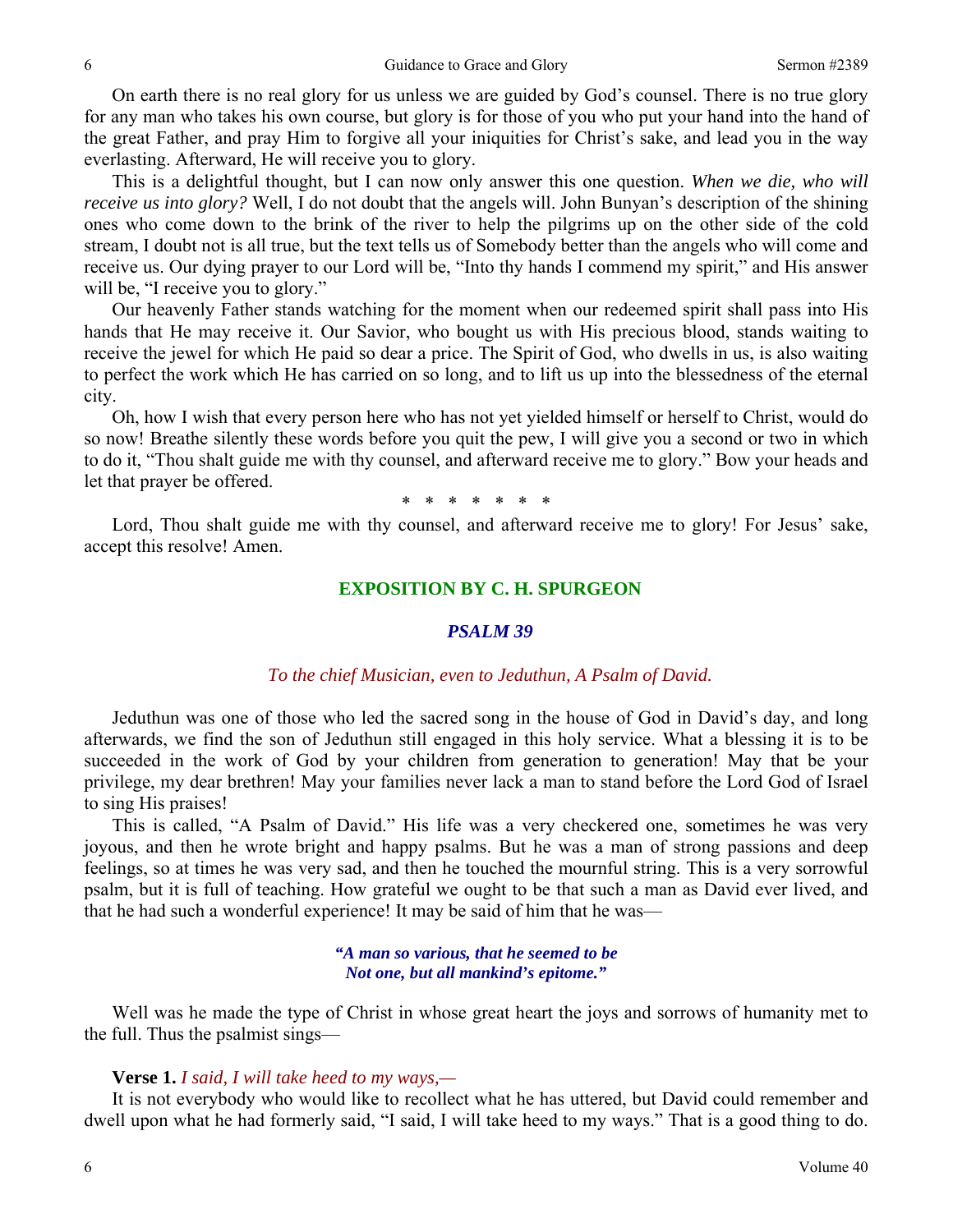He that does not take heed to his ways had need do so. Heedless and careless, and heedless and graceless, are much the same thing. He that does not take heed of what he does will be sure to do wrong.

### **1.** *That I sin not with my tongue;*

He that does not sin with his tongue usually has his whole nature under government. The tongue is the rudder of the vessel, and if that be managed well, the ship will be rightly steered. "I said, I resolved, I determined, and I uttered my determination, I will take heed to my ways, that I sin not with my tongue." Just then David was sinning in his heart, for it was in a great state of ferment, but he said, "I will not sin with my tongue."

It was with him as it sometimes is with the captain of a vessel, if someone on board is suffering from the yellow fever, the ship master will not send a boat to shore for fear of spreading infection, his vessel will be in quarantine till all danger is past. It was thus with David, while all within him was seething and boiling in feverish impatience, he said, "I shall not speak for the present, I will take heed to my ways, that I sin not with my tongue."

# **1.** *I will keep my mouth with a bridle, while the wicked is before me.*

The marginal reading is, "with a muzzle for my mouth." David would not speak at all, and herein he was not right. If he had said, "I will keep my mouth with a bridle," as our translation has it, that would have been perfectly proper. We ought never to leave off bridling our tongue, but David muzzled his. He would not speak at all while the wicked were before him, he knew that they would misconstrue his words, that they would make mischief of whatever he said, so he muzzled himself when in their company.

# **2.** *I was dumb with silence.*

"I did not speak, I could not speak, 'I was dumb with silence.'"

# **2.** *I held my peace, even from good;*

David's conduct proves that even when we are doing something which is right, we are apt to overdo it, and so we stray into a vice while pursuing a virtue. You can run so close to the heels of a virtue that they may knock out your teeth, you may be so ardent for one good thing that you may miss another, "I held my peace, even from good."

# **2.** *And my sorrow was stirred.*

Not giving it vent, it boiled and seethed, "My sorrow was stirred." Sometimes a little talk is a great easement to a troubled spirit, but as David was dumb, his sorrow was not still.

**3.** *My heart was hot within me, while I was musing, the fire burned:* 

There was an inward friction, his griefs kept revolving till his heart grew hot, this heat generated fire which burned so vehemently that at last, the psalmist could not help himself, and he was obliged to speak.

# **3.** *Then spake I with my tongue,—*

Whether rightly or wrongly, he must say something, he could not hold himself in any longer, "Then spake I with my tongue."

# **4.** *LORD,—*

If you must speak, address your words to the Lord. So David does, he does not speak to the wicked, but he prays to God most holy.

# **4.** *Make me to know mine end,—*

Did he wish to die? Perhaps so, you remember that one of the two men who never died once prayed that he might die. Elijah did so, and David does so here, I think if I put a hard construction on his speech, "LORD, make me to know mine end." But if I read it more tenderly, I may make it to mean, "Lord, help me to recollect that my sorrows will not last for ever!" That thought will tone them down and keep them in check, "Make me to know mine end."

**4-5.** *And the measure of my days, what it is; that I may know how frail I am. Behold, thou hast made my days as an handbreadth;* 

That is, the breadth of your four fingers, all the length of life is to be measured by a span.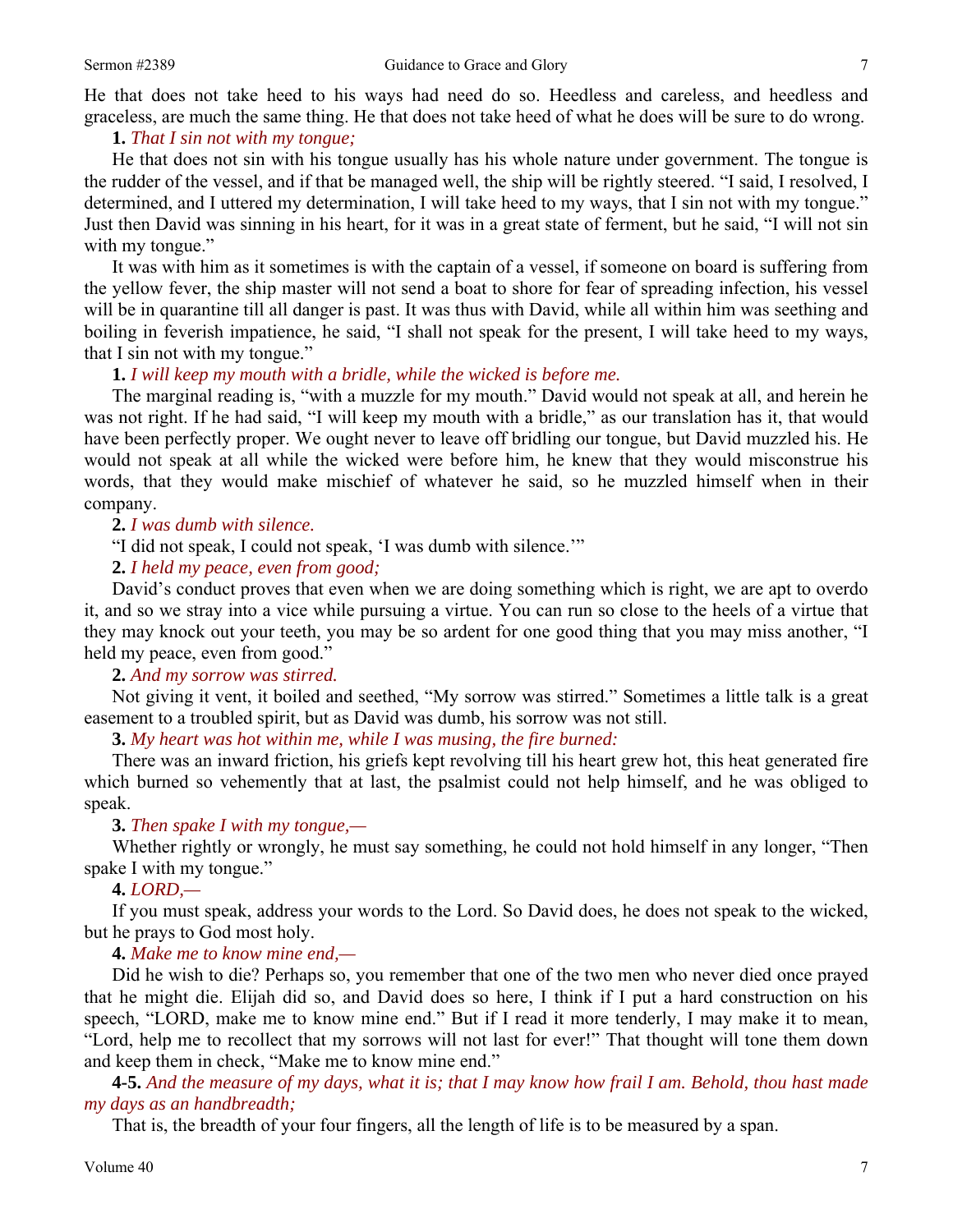# **5.** *And mine age is as nothing before thee:*

All that exists is as nothing before God. What are even the elder-born of angels but the infants of an hour in contrast with the ages of eternity? The world itself is only like a bubble blown yesterday, the sun is as a spark struck from the anvil of omnipotence but a few days ago, and as for man, compared with the eternal God, he is "as nothing."

### **5.** *Verily every man at his best state is altogether vanity. Selah.*

Or as the Hebrew has it, every Adam is all Abel. Was not Abel the child of Adam, and was he not soon cut off? Every man even at his best state is altogether vanity. What poor creatures we are! Our breath is not more airy than we ourselves are, our lives are but as a mist that is blown away by the wind.

"Selah." When the psalmist had come so far, he stopped a while, to screw up the strings of his harp, such pressure as he had given it had taken away its melodious tones, and it needed to be brought again up to concert pitch.

### **6.** *Surely every man walketh in a vain shew:*

Like players, or actors, all of us are walking in a phantom show, which is not really anything, but only seems to be.

# **6.** *Surely they are disquieted in vain:*

They make a dreadful noise in the tumult of the battle, the din of the exchange, the hum of the streets, the fret and worry of the counting house, but it is all in vain.

**6.** *He heapeth up riches, and knoweth not who shall gather them.* 

If a man does succeed in amassing wealth, it is a poor success, the muckrake gathers, and then comes the fork that scatters. One man hoards it up, and another takes as much delight in squandering it. They think that they have entailed their estate, and that their name and house will continue as long as the sun, but it all comes to nothing. "Vanity of vanities," said the son of David, "all is vanity," and his father had said so before him!

# **7.** *And now, Lord, what wait I for? my hope is in thee.*

There is no vanity in that declaration. Now we are on the rock, now we have come to something real. When a man trusts in the unchanging God, and hopes in the ever-blessed Savior, he has come out of his state of vanity, "My hope is in thee."

# **8.** *Deliver me from all my transgressions:*

We had not expected David to offer that prayer, we might have thought that he would say, "Deliver me from all my troubles, and from my many vexing thoughts." But no, he lays the axe at the root of the evil, "Deliver me from all my transgressions." There is only One who can do that, even the glorious Son of God, who lived and died to save His people from their sins.

### **8.** *Make me not the reproach of the foolish.*

"The wicked will be ready enough to catch me up, and pour scorn upon me. Lord, keep me so right with You, and so near to Yourself that they may never be able to reproach me!"

# **9.** *I was dumb, I opened not my mouth; because thou didst it.*

This verse should read, "I will be dumb, I will not open my mouth, because Thou hast done it." That is a better silence than the first, for the psalmist is getting into a right state. This is the proper silence, the other was brazen, this is golden. God help us to know how and when to practice it! Never speak against God whatever He does, open not your mouth when He chastens because whatever He does must be right.

### **10.** *Remove thy stroke away from me:*

Having come to complete submission, he ventures to pray for deliverance from his sorrow. You may pray very boldly and very freely when you can truly say, "Thy will be done." David had said that he would not open his mouth against his God, and now he begins to plead, "Remove thy stroke away from me."

### **10.** *I am consumed by the blow of thy hand.*

When God does strike it is no playing matter, a blow of His hand consumes us.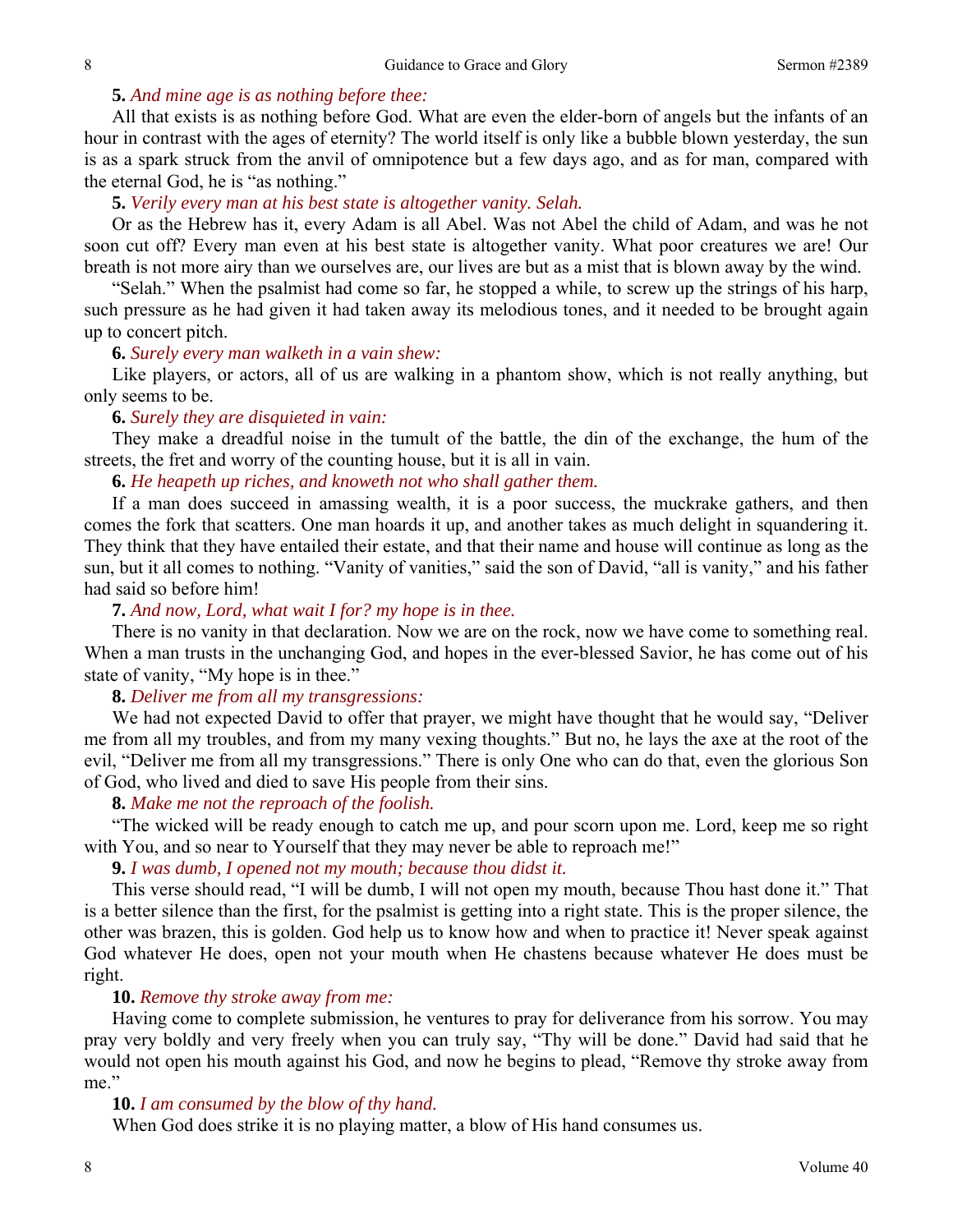**11.** *When thou with rebukes dost correct man for iniquity, thou makest his beauty to consume away like a moth:* 

As a moth eats up the fur or the cloth, and spoils it, so, when God's corrections come upon us, our beauty is soon gone. Poor beauty it must be that can so soon go. Lord, let Your beauty be upon us, for no moth can ever eat into that!

### **11.** *Surely every man is vanity. Selah.*

In the fifth verse, you see that when the psalmist reached that point, he stopped and said, "Selah," and he does so again here. Striking his lyre with a heavy hand, he has put it out of tune again, so he pauses, and begins to screw the strings up once more. You and I often need to be screwed up like the strings of a harp, to put us in right order before we go on to praise or to pray.

**12.** *Hear my prayer, O LORD, and give ear unto my cry:* 

See how David's "prayer" grows into a "cry." It deepens in intensity, there is more power in a cry than in an ordinary prayer, it shows more earnestness and implies greater urgency, "Hear my prayer, O LORD, and give ear unto my cry."

### **12.** *Hold not thy peace at my tears:*

That is a still more powerful mode of pleading. Tears are the irresistible weapons of weakness. Women, children, beggars, and sinners, can all conquer by tears, when they can win by nothing else, if they will take to these pearly drops, and especially if they can look through them to the crimson drops of a Savior's blood, they can win what they will of God, "Hold not thy peace at my tears."

# **12.** *For I am a stranger with thee,—*

The believer is a stranger in this world, just as God is. The Lord made the world, but the world does not know its Maker, and it does not know His people.

> *"'Tis no surprising thing, That we should be unknown: The Jewish world knew not their King, God's everlasting Son."*

"I am a stranger," not to Thee, but "with thee, a stranger even as thou art." There is another very beautiful meaning to this expression. You know how the Orientals exercise hospitality to strangers, when they once take them into their tent, they supply them liberally, and treat them honorably. "I am a stranger with thee." I am a poor alien who has come into God's house, to tarry for a while with Him, I have eaten of His salt, I have cast myself upon His protection, so He will certainly take care of me, "I am a stranger with thee."

# **12.** *And a sojourner, as all my fathers were.*

"They did not remain here. My fathers used this world merely as an inn, at which they stayed for a night, in the morning, they hurried on to the city that hath foundations, on the other side of Jordan—

### *"To the islands of the Blessed, To the land of the Hereafter,"*

where the saints dwell forever with their Lord.

**13.** *O spare me,—* 

"Deal gently with me, do not break me in pieces. If You must needs smite me, yet do not altogether crush me. 'O spare me'"—

**13.** *That I may recover strength, before I go hence, and be no more.* 

"Let me be able to take a little nourishment, and to gather my faculties together yet again, that I may sing to You some sweeter hymn before I cease to be in the land of the living, and go hence out of this world." So, you see, this is a sweet psalm, after all, it is a bitter sweet, a sweet bitter, a psalm that tends